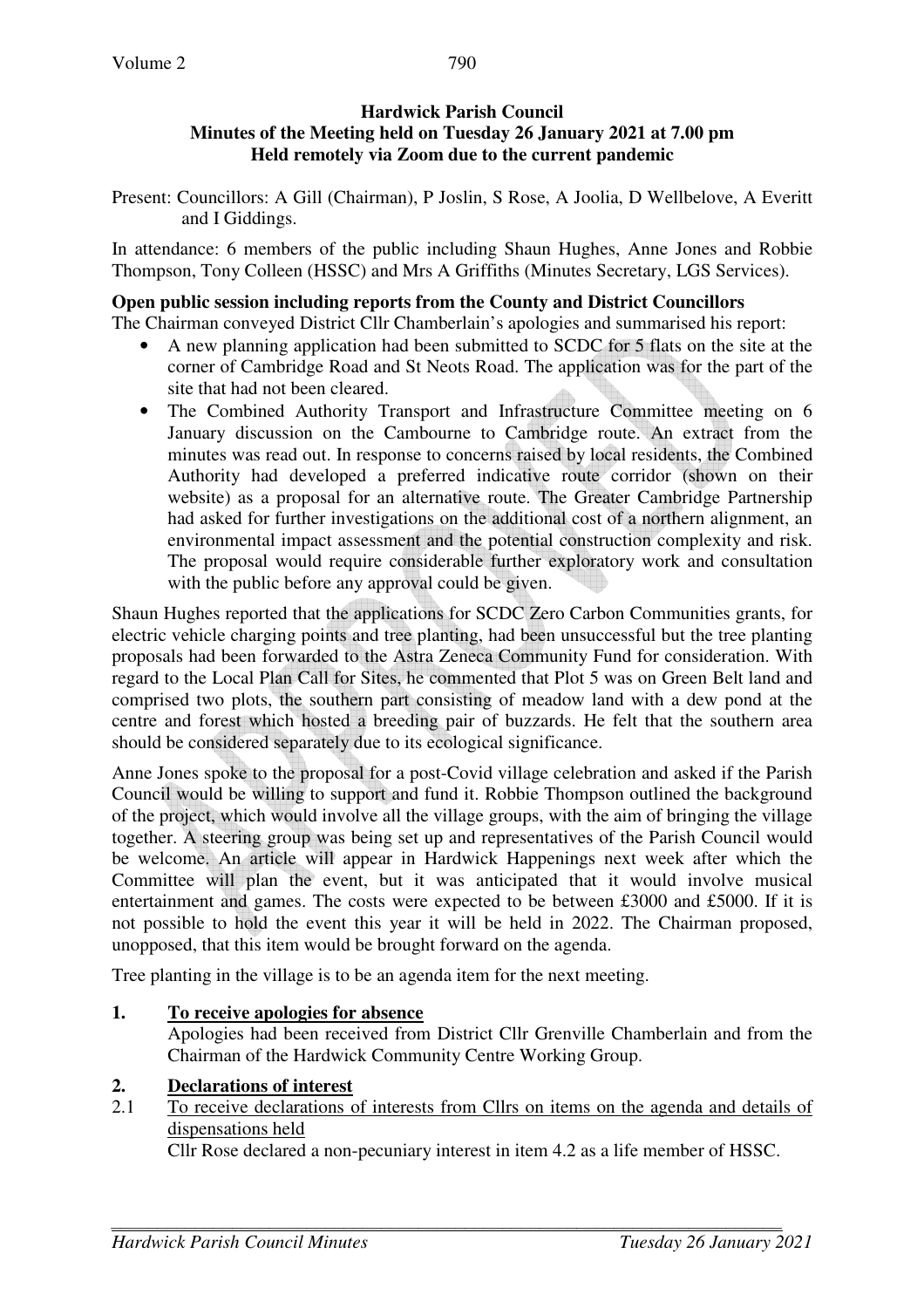#### Volume 2

Cllrs Giddings, Wellbelove and Everitt declared an interest in item 4.2 as HSSC members.

2.2 To receive written requests for dispensation and grant any as appropriate for items on this agenda None.

#### **3. To approve the minutes of the December meeting and the meeting on 19 January 2021**

RESOLVED that the minutes of the meeting on 8 December be approved and signed by the Chairman as a true record, after amending item 9, paragraph 3 to read: "RESOLVED that Cllr Everitt should determine whether the Parish Council could use the £15,000 Meridian Fields S106 money to maintain the new lights in Main Street." (Prop AE, 2nd PJ, unanimous)

RESOLVED that approval of the minutes of 19 January be deferred to the next meeting.

On a proposition by the Chairman, the order of business was varied.

6.2 Resident – Request for funding for post-Covid village celebration

 RESOLVED to support the proposals and to provide the Steering Group with the £3,500 funding provision which has been already been put into the Special Projects budget for this purpose, subject to receipt of a detailed proposal as to how and when the money will be spent.  $(Prop AG, 2nd AI, unanimous)$ 

#### **4. Matters arising or deferred from the last or previous meetings for discussion/decision**

4.1 (3.8 and 5.6) Millers Way – to consider responses and quotations from surveyors

RESOLVED to note the Chairman's report that the transfer document had been signed on behalf of the Parish Council and returned to the solicitors and his report on the Solicitor's advice which warned the Parish Council to exercise caution and avoid making any substantial changes to the agreement lest it run the risk of financial penalties.

RESOLVED that MS Ford should be asked to carry out a site visit at a rate of £100 per hour, up to a maximum of two hours. <sup>(Prop PJ, 2nd AJ, unanimous)</sup>

#### 4.2 (5.2) Pavilion works – to consider quotations received

RESOLVED to note that HSSC had been very appreciative of the work carried out on the doors.

RESOLVED having considered four quotations, to accept the quotation from DB Roofing for £6191.20 as being the cheapest, and to clarify whether this includes the clearing of the air bricks and the installation of the gutter guards. (Prop SR, 2nd AJ, unanimous)

- 4.3 (6.2) To consider quotation for spot welding of rivets at skate park RESOLVED to accept the quotation from RPM for £650.00 plus VAT, and to ask them to contact Cllr Wellbelove in advance of the work being carried out. (Prop AG, 2nd DW, unanimous)
- 4.4 (9.1) S/3064/16/OL Condition 28 St Neots Road Hardwick off site works and road crossing – to consider if the Parish Council agrees to taking on the maintenance responsibilities for lighting

RESOLVED having received Cllr Everitt's update on discussions regarding the proposals for street lighting including an additional four street lights down towards Hall Drive and the hope that CCC will maintain eight of these lights and negotiations are in progress with a view to SCDC taking on responsibility for the other four to defer this item to the next meeting.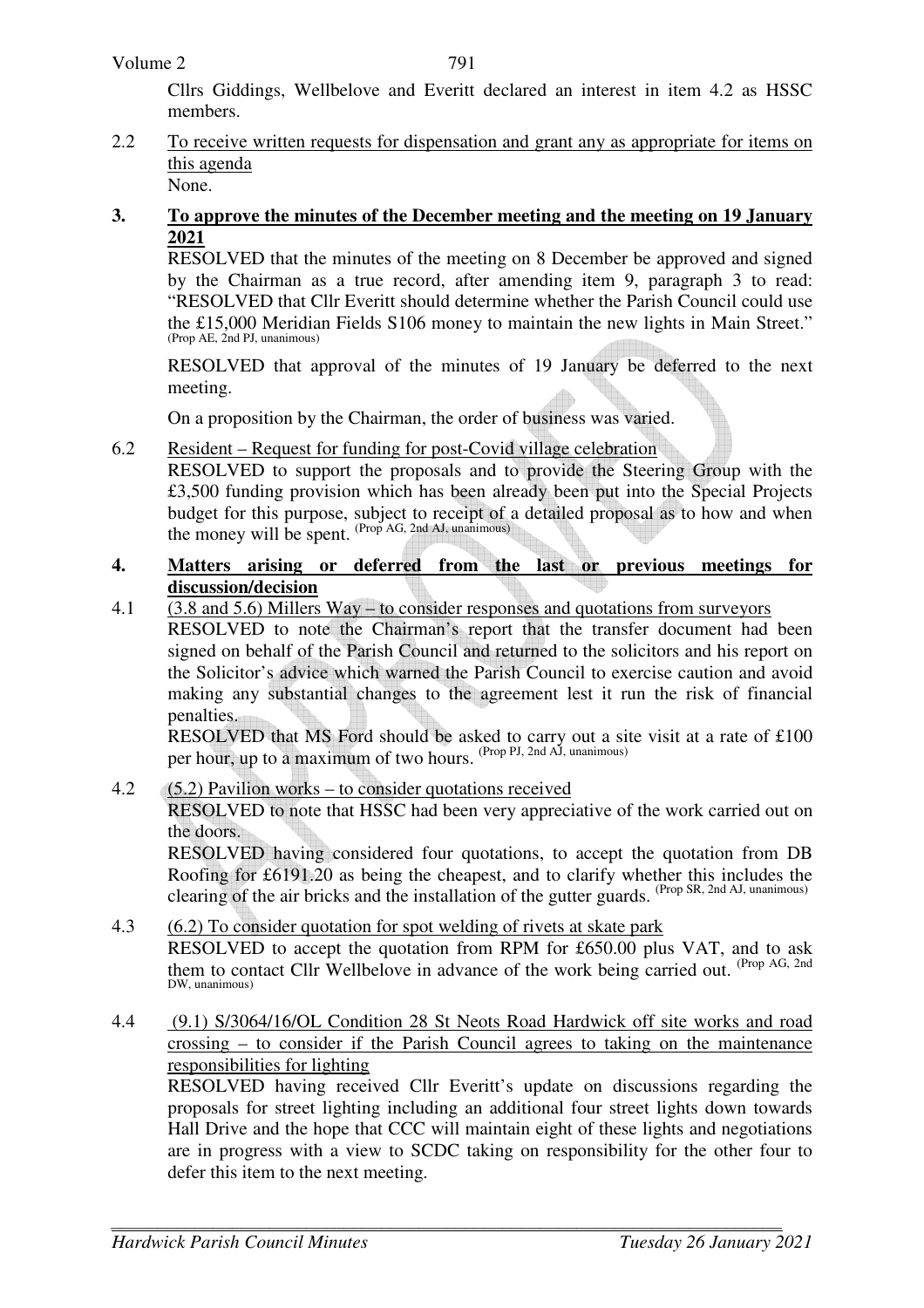On a proposition by the Chairman, unopposed, the order of business was varied to take item 8.1 next.

- 8.1 New Housing Developments and Panning Obligations including
- 8.1.1 Proposal that Hardwick Parish Council, as the owner of the building, now instructs our architects to prepare and submit a planning application for the Community Centre, based on the attached plans

RESOLVED to receive Cllr Rose's report that a grant has been obtained for expert advice on energy systems within the building and a meeting will take place with the architects and consultants soon. Grant funding is being explored. The hall will be used for all kinds of activities but is not a full-size sports centre.

RESOLVED to record the Parish Council's thanks to all those involved with the project for their hard work.

RESOLVED that Hardwick Parish Council, as the owner of the building, now instructs its architects to prepare and submit a planning application for the Community Centre, based on the attached plans. (Prop IG, 2nd AG, unanimous)

#### **5. Finance, procedure and risk assessment**

- 5.1 To consider any quotes for urgent work required because of risk and Clerk's use of delegated powers None.  $\bigoplus$
- 5.2 To receive play areas and skate park inspection reports and consider if any work is required

RESOLVED to note that the report from RoSPA on the home-made skate ramp was still awaited despite being pursued, but that the structure appeared solid.

RESOLVED to take no action regarding a small hole in the tennis court fence near the gate at this time.

#### 5.3 To receive the financial report and approve the payment of bills

RESOLVED that the payments as listed in the finance report should be paid plus Parish Online (Online maps) £63.00, noting that the payment to LGS Services for December 2020 should be £1316.22 rather than £1097.08 as shown in the finance report. (Prop AG, 2nd IG, unanimous)

| Salaries and pensions                                         | £593.07  |
|---------------------------------------------------------------|----------|
| Shaw and Sons (Book of condolence)                            | £33.54   |
| LGS Services (Admin support Nov 20)                           | £1388.74 |
| LGS Services (Admin support Dec 20)                           | £1316.22 |
| RPM (Play equipment repairs)                                  | £1092.00 |
| R King (Pavilion doors – balance)                             | £813.38  |
| SSE (Streetlight electricity)                                 | £77.90   |
| SSE (Streetlight electricity)                                 | £34.61   |
| RESOLVED to note the following payment made between meetings: |          |
| R King (Pavilion door deposit)                                | £903.75  |

RESOLVED to note that the Chairman had paid the web hosting invoice for \$96.00 and would submit an expenses claim at the next meeting.

#### **6. Correspondence/communications received**

- 6.1 Cambourne Town Council Proposed East-West Rail station at Cambourne RESOLVED to respond that the Parish Council does not have enough information yet to make a considered decision. (Prop AE, 2nd PJ, unanimous)
- 6.2 Resident Request for funding for post-Covid village celebration Taken earlier.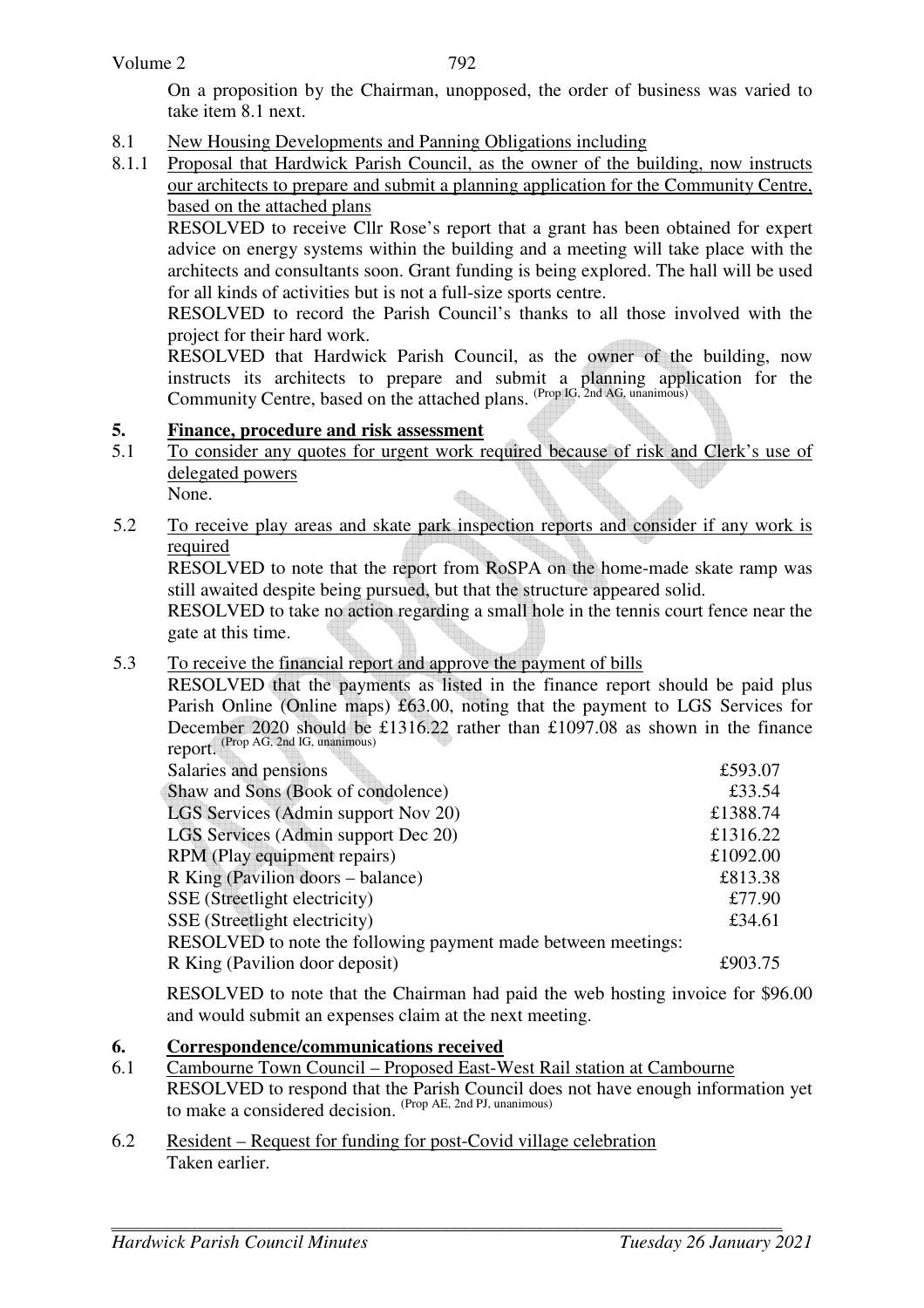Volume 2

6.3 Greater Cambridge Local Development Plan Site information survey

 RESOLVED that Cllr Joolia should place details on the website to seek the views of residents and that he and the Chairman should collate responses and report back to the next meeting when the Parish Council's response will be an agenda item. Shaun Hughes was asked and agreed to look at the environmental aspects. (Prop AG, 2nd PJ, carried with 1 abstention)

### **7. Planning Applications and Decision notices and tree works applications**

- 7.1 Planning applications received since the last meeting On a proposition by the Chairman, the order of business was varied.
- 7.1.2 S/0477/19/NMA 18 Hall Drive Non-material amendment of planning permission S/0477/19/FL (Front entrance, automatic gates and fence) to Change to fencing and removal of automatic gates RESOLVED that the Parish Council supports the application. (Prop AG, 2nd PJ, unanimous)
- 7.1.3 20/05155/HFUL 52 Laxton Avenue Single storey rear extension and part garage conversion, plus conversion of conservatory extension of lounge RESOLVED that the Parish Council supports the application. (Prop AG, 2nd PJ, carried with 1) abstention)
- 7.1.4 20/05042/HFUL 126 Limes Road Two storey side and ground floor extensions RESOLVED that the Parish Council supports the application. (Prop AG, 2nd PJ, carried with 1 abstention)
- 7.1.5 20/05220/FUL Newton House, 147 St Neots Road Redevelopment to form 2no. 1 bed and 3no. 2 bed apartments, with associated car parking, cycle storage and bin storage RESOLVED that the Parish Council supports the application. (Prop AG, 2nd PJ, carried with 4 in

favour, 2 against and 1 abstention)

7.1.1 S/3440/18/OL – Bourn Airfield, St Neots Road – AMENDED - Outline planning permission for a new mixed use village comprising residential development of approximately 3500 dwellings mixed uses comprising employment retail hotel leisure residential institutions education community facilities open space including parks ecological areas and woodlands landscaping engineering for foul and sustainable urban drainage systems footpaths cycle ways public transport infrastructure highways including a principal eastern access from the roundabout on St Neots Road and western access with Broadway including first section of strategic public transport route associated infrastructure groundworks and demolition with all matters reserved except for the principal highway junctions from the St Neots Road roundabout and onto Broadway with some matters reserved except for access. This application is subject to an Environmental impact assessment.

 RESOLVED to object to the application and to refer to the Parish Council's previous **comments.** (Prop SR, 2nd AG, unanimous)

- 7.2 SCDC and appeal decision notices to note
- 7.2.1 20/04774/HFUL 22 Laxton Avenue Loft conversion to rear Permission granted.
- 7.2.2 20/04311/HFUL 277 St Neots Road Re-submission of previously approved planning application (S/2205/16/FL) for proposed loft conversion with dormer windows – Permission granted.
- 7.2.3 20/04225/HFUL 41 Ashmead Drive Demolition of ground floor porch and WC and replacement with two storey front extension – Permission granted.
- 7.2.4 20/04087/HFUL 17 Ashmead Drive Two storey side and rear extension Permission granted.
- 7.2.5 20/04079/HFUL 91 Limes Road Single storey front extension Permission granted.
- 7.2.6 20/02728/REM Land south of 279 St Neots Road Approval of matters reserved for appearance, landscaping, layout and scale following outline planning permission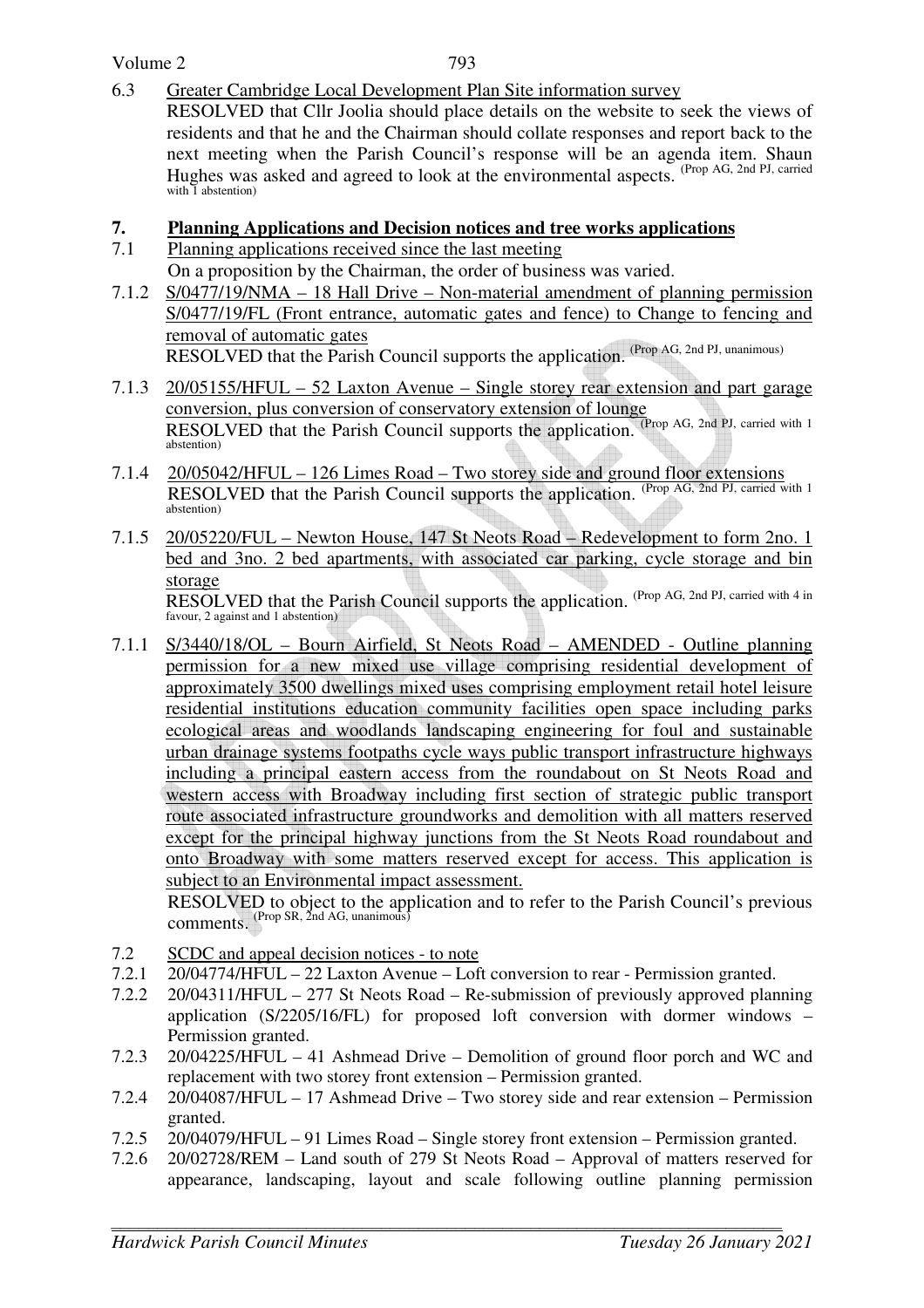S/3064/16/OL for 155 dwellings following demolition of two existing dwellings – Permission granted.

- 7.2.7 20/02219/OUT Land adj to 283 St Neots Road Outline planning permission for the erection of 1 no. one and a half storey dwelling and associated works with all matters reserved – Permission refused.
- 7.2.8 20/04682/HFUL 32 Main Street Erection of single storey side extension to create utility room – Permission granted.
- 7.2.9 S/1719/18/COND16 Plot of land behind St Mary's Church off Main Street, Hardwick and adjacent to the Rectory and the Old School House (48) – Condition discharged in full.
- 7.2.10 S/3064/16/COND/.. Land south of 279 St Neots Road Submission of details required by conditions of planning permission S/3064/16/OL- the following conditions discharged in full:
	- COND B Condition 15 (Waste management plan) TMP
	- COND C Condition 13 (Acoustic fencing)
	- COND E Condition 9 (Phasing programme)
	- COND F Condition 27 (Electronic vehicle charging)
	- COND G Condition 24 (Ecological enhanced plan)
	- COND H Condition 16 (Boundary treatment)
	- COND I Condition 29 (Badger protection strategy)
	- COND K Condition 20 (Refuse)
	- COND L Condition 14 (Travel plan)
	- COND M Condition 23 (Fire hydrants)
- 7.3 Tree works applications
- 7.3.1 20/2382/TTCA One tree in front of no 26 and two trees in the boundary of no 26 and 28 Main Street

RESOLVED to note that this application had already been approved by SCDC.

At 9.00 pm, on a proposition by the Chairman, it was resolved to extend the meeting for another half hour.

#### **8. Members reports and items for information only**

- 8.1 New Housing Developments and Planning Obligations
- 8.1.1 Proposal that Hardwick Parish Council, as the owner of the building, now instructs our architects to prepare and submit a planning application for the Community Centre, based on the attached plans Taken earlier.

- 8.2 Planting in spinney between Ashmead Drive and Sudeley Grove RESOLVED to grant permission to a resident to plant surplus evergreen shrubs and spring bulbs in the spinney. (Prop IG, 2nd DW, unanimous)
- 8.3 Hardwick Community Centre Working Group Zero Carbon Communities Grant decision

Cllr Rose's previously circulated report was taken as read.

8.4 Proposal that the Parish Council has lighting installed in the St Neots Road bus shelters

RESOLVED, having considered Cllr Everitt's proposal and the one quotation he had obtained, given that the Parish Council felt this to be a good idea, to obtain further quotations and defer this item to the next meeting. (Prop AE, 2nd AJ, unanimous)

8.5 Highways and Road Safety Working Group report

Cllr Everitt spoke to his report and added:

• The north-south footpath upgrade is expected to start on 1 March.